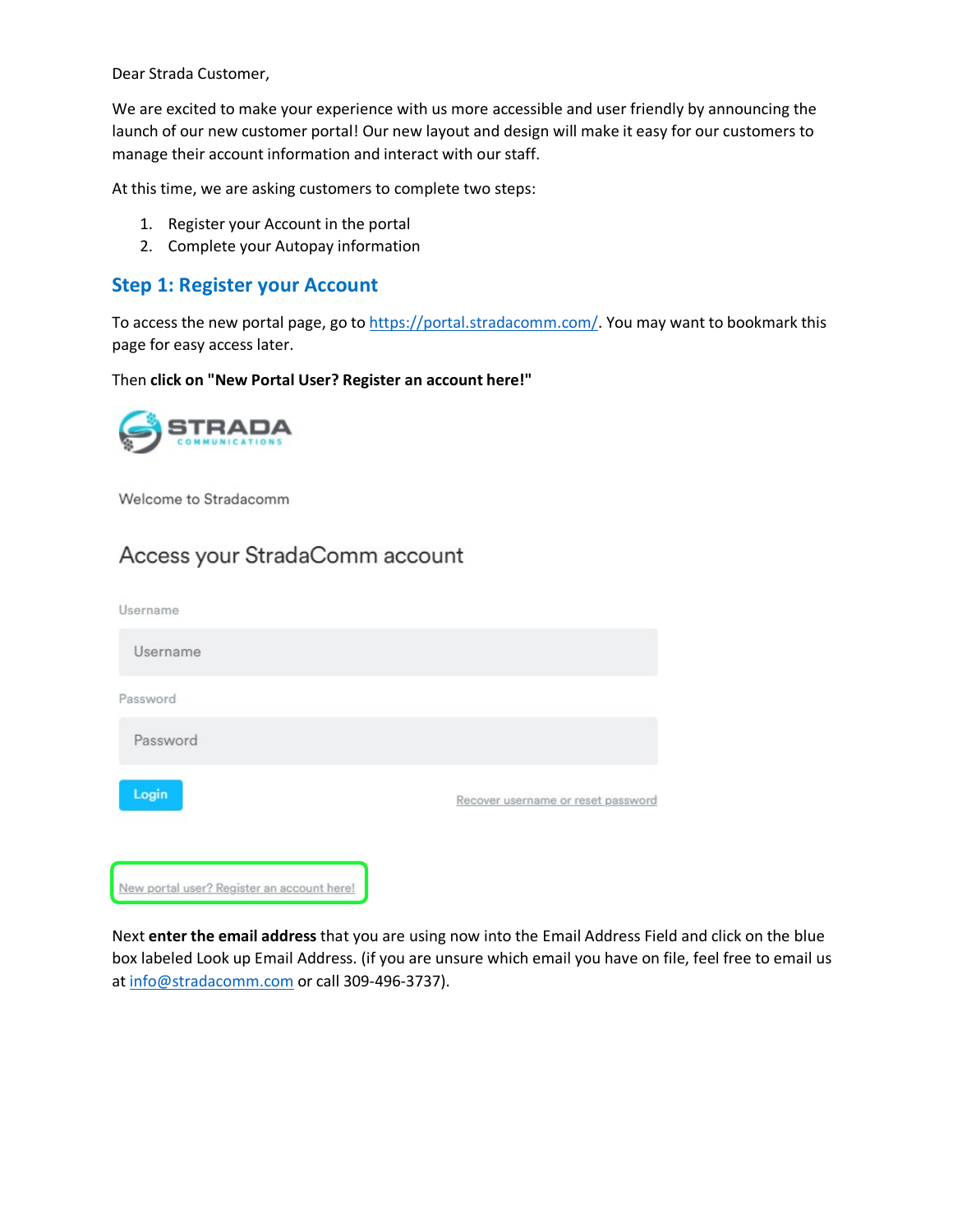

# Link your StradaComm account



You will receive a new email titled **"Your StradaComm customer portal account creation."** 

Inside this email, click the link and fill out the form with this same email again, your new username and your new password



# Create Your Account

Let's get your account created! Enter your email address for verification, and then pick a username and password for your account and we'll make sure it's available.



You'll then be directed to the log in page where you'll enter the credentials you just created.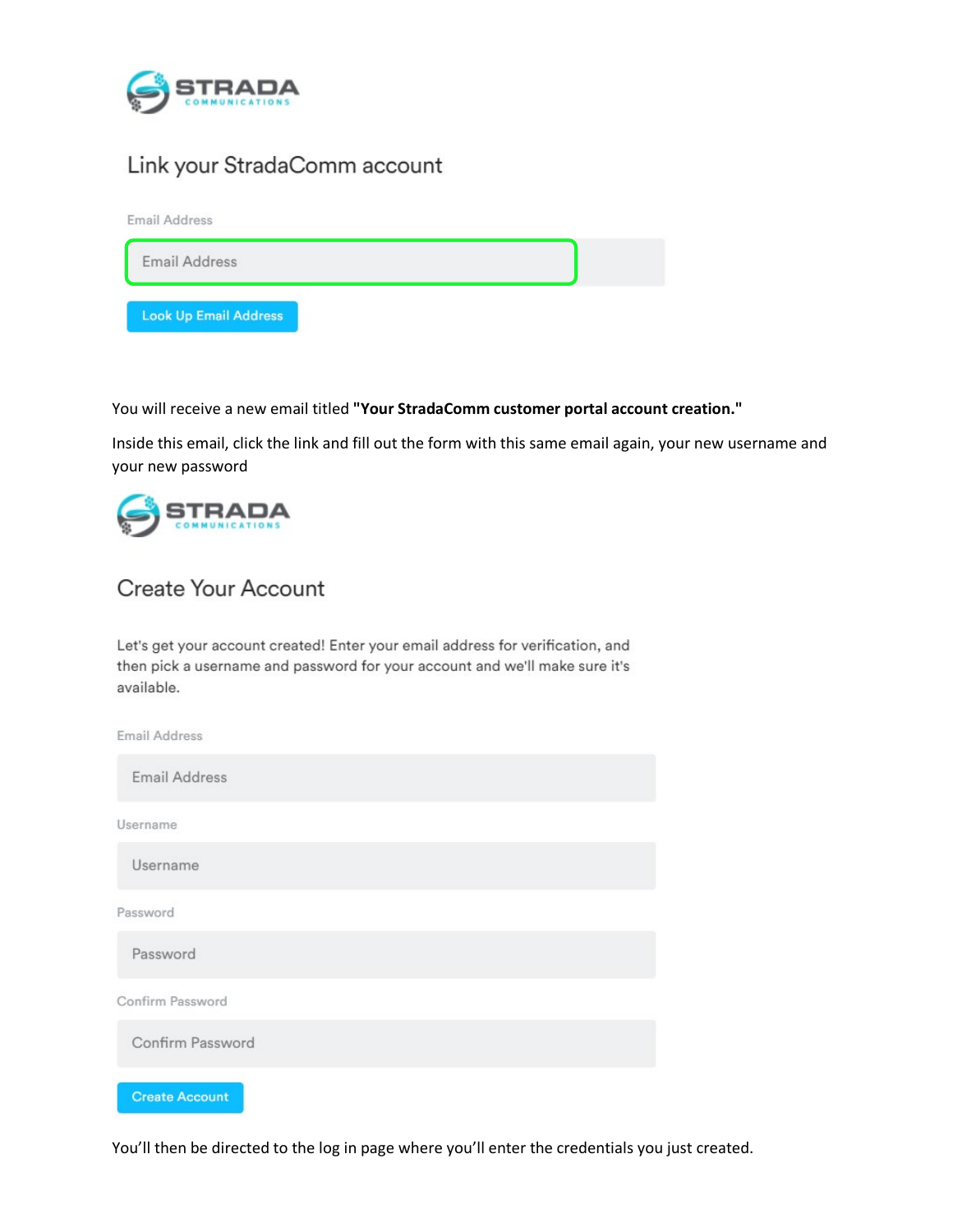

Welcome to Stradacomm

#### Access your StradaComm account

| Username |                                    |
|----------|------------------------------------|
| Username |                                    |
| Password |                                    |
| Password |                                    |
| Login    | Recover username or reset password |

That's it! Your new portal user and password is ready to use to log in.

Of course, if you have any questions or difficulties while setting up your new portal user, please give us a call at 309-496-3737 and we will help you through this.

## **Step 2: Enter your AutoPay Details**

For your protection, we do not save a copy of your bank account or credit card information, so we are asking you to provide your preferred method of payment in the portal. *If you pay by personal check or have your bank send a check through the mail, you do not need to enter in these details if you'd like to continue paying this way.*

Once you are logged into the portal, click the "**Billing**" tab. You'll then be able to select "**Add a new credit card**" or "**Add a new bank account**" depending on the method you prefer to pay. If you do not set up autopay, an invoice will be sent to the email you've indicated in the "**My Details**" section of your account.

| STRADA<br>€                                                             | <b>SUMMARY</b><br><b>Dashboard</b>                        |                                     |                                         |                                  | <b>AMOUNT DUE</b><br>\$0.00 |
|-------------------------------------------------------------------------|-----------------------------------------------------------|-------------------------------------|-----------------------------------------|----------------------------------|-----------------------------|
| <b>MY SERVICE</b><br>$$$ Billing<br>$\Box$ Support Tickets<br>Contracts | $\Delta$<br>All paid!                                     | <b>TOTAL BALANCE</b><br>\$0.00      | $\ddagger$                              | NEXT BILLING DATE<br>Dec 1, 2021 | 自                           |
| MY ACCOUNT<br>A My Details<br>[→ Log Out                                | Make a payment                                            | NEXT BILLING CYCLE AMOUNT<br>\$0.00 | $\ddagger$                              |                                  |                             |
|                                                                         | Credit Cards<br><b>LAST 4 DIGITS</b><br><b>EXPIRATION</b> | + Add new credit card               | $\Theta$ Invoices<br>NO.<br><b>DATE</b> | <b>AMOUNT DUE</b><br>DUE DATE    | DOWNLOAD                    |
|                                                                         | No credit cards on file.                                  |                                     | No invoices found.                      |                                  |                             |
|                                                                         | $\ddot{\bm{z}}$<br><b>Bank Accounts</b>                   | + Add new bank account              |                                         |                                  |                             |

After selecting your preferred payment method, enter the information and be sure to select

"**Automatically charge this card/account for all future invoices**" to begin autopay beginning February 1.